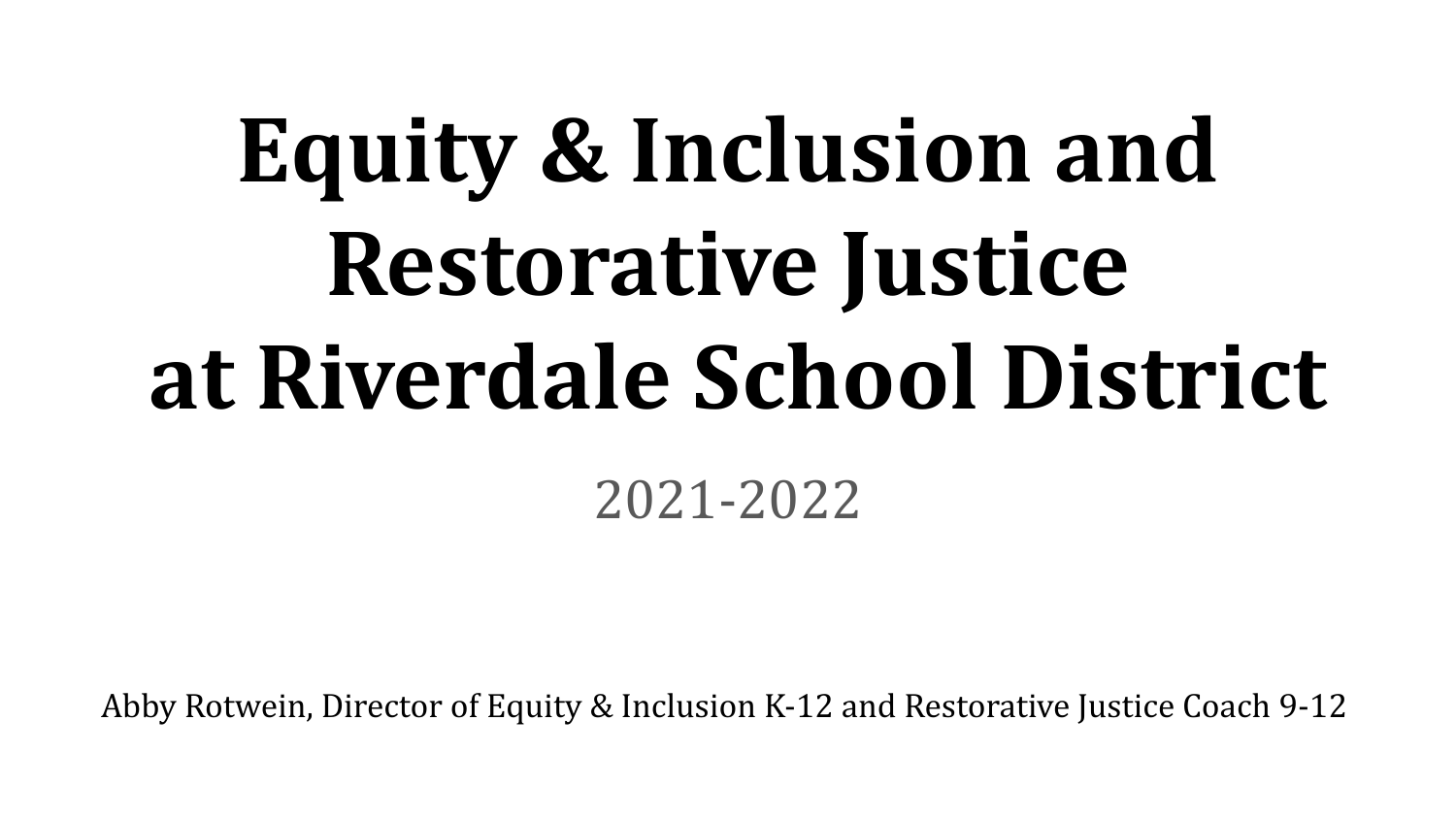#### **What does inclusion look like at school?**

We want Riverdale to be a place where everyone feels like<br>they belong as their most authentic, unique selves.

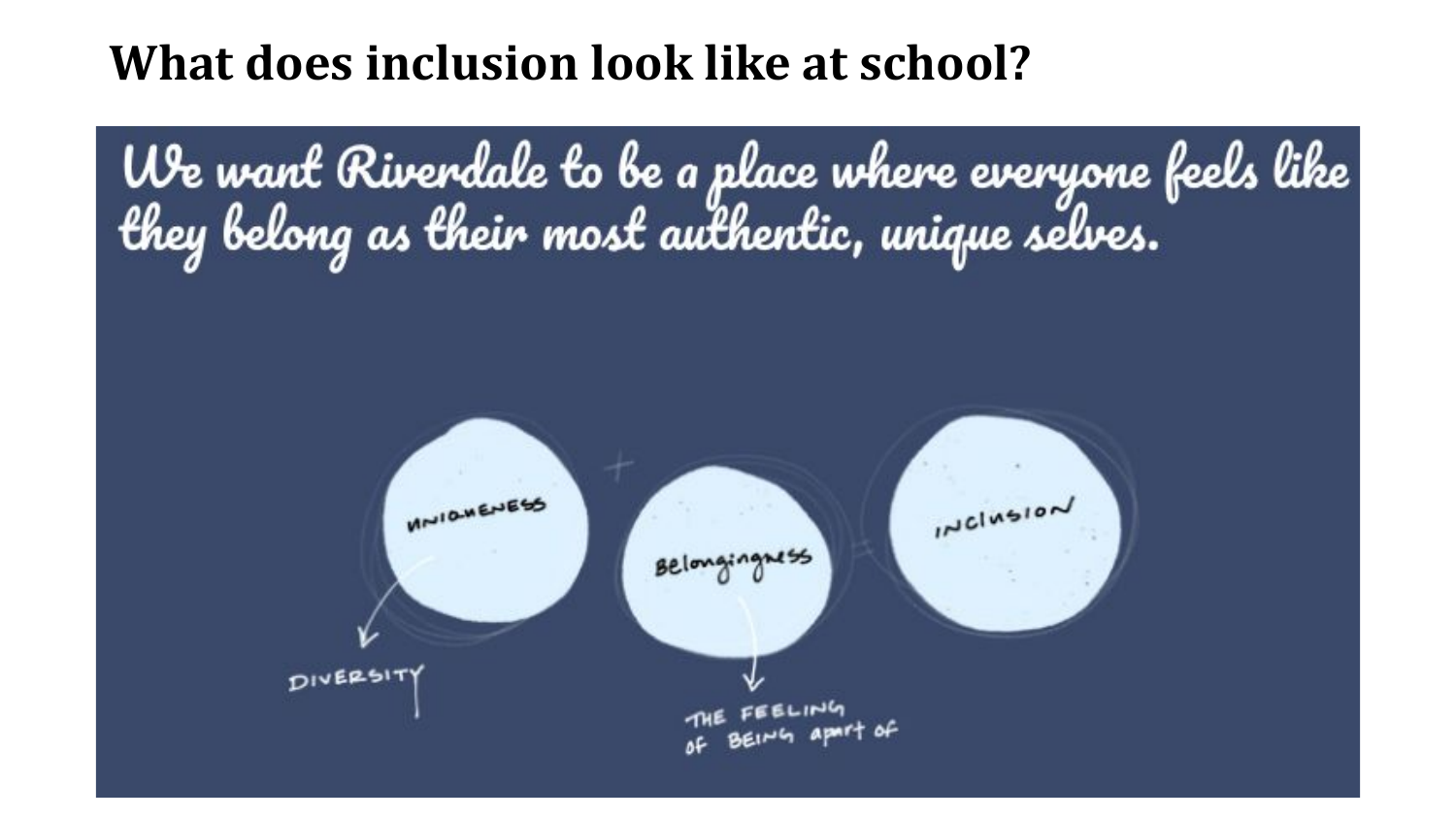## **What does equity look like at school?**

Equality means everyone is treated the same.

Equity means that all students are getting what they need to *thrive* academically, socially, and emotionally.

Equity



Equality

Equity is not about taking from some and giving to others. There is room for everyone at the table.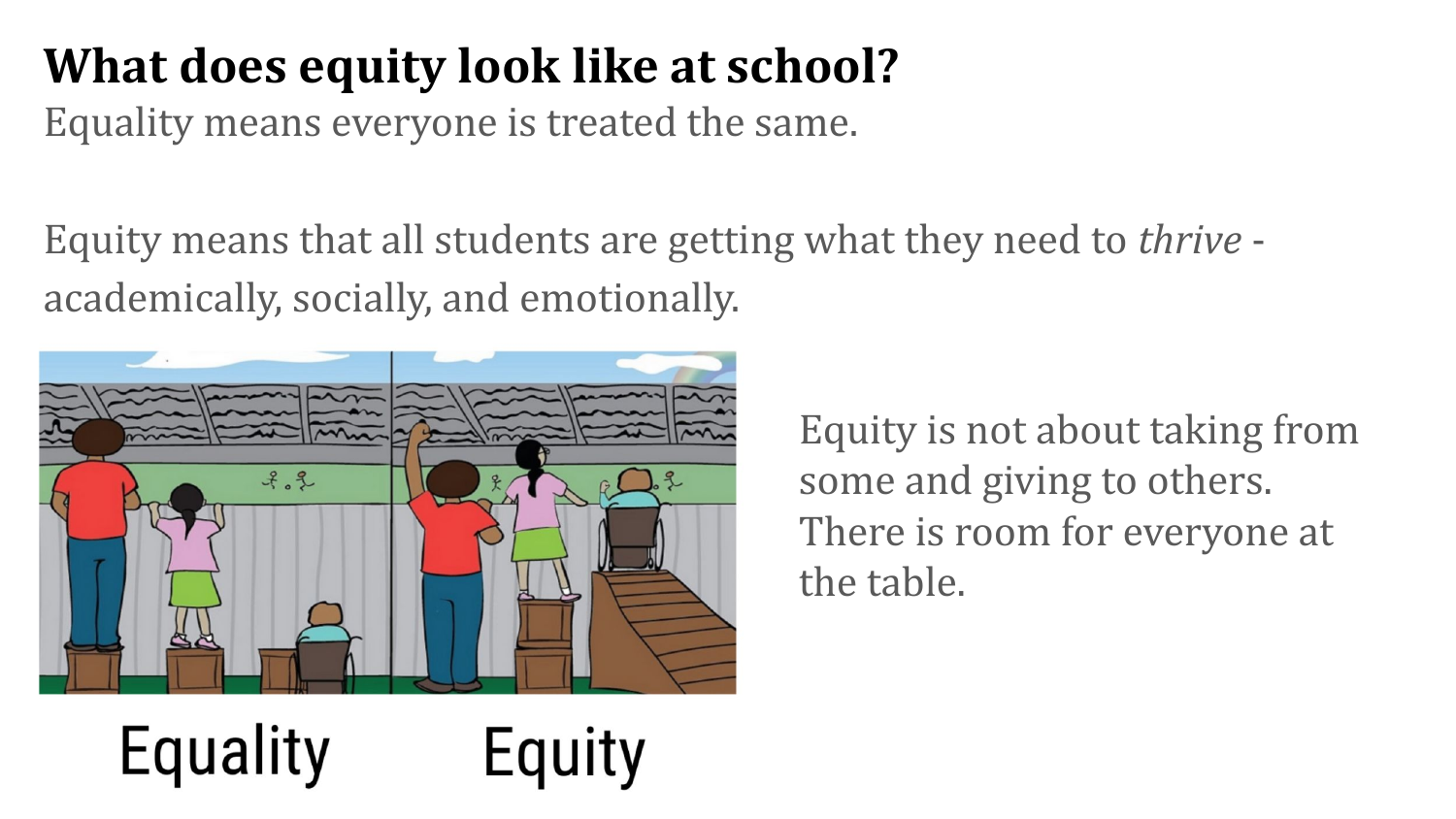#### **Who in the Riverdale School District is responsible for equity and inclusion?**

All of us.

Teachers, Instructional Assistants, Classified Staff, Administrators, School Board Members, PTC, Community Members…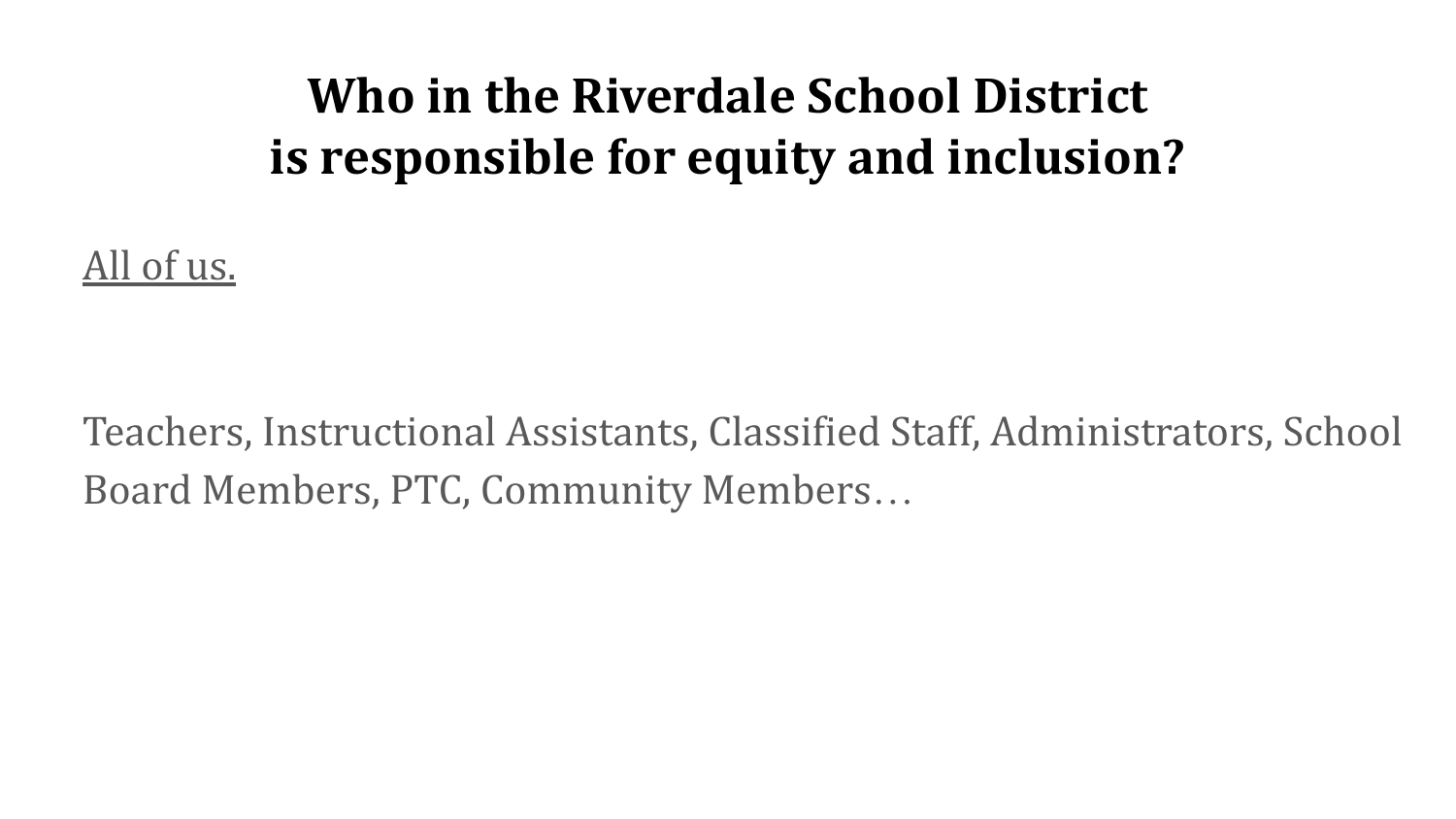#### **Director of Equity & Inclusion K-12**

The next few slides will detail this role and current projects, tasks, responsibilities, and so on.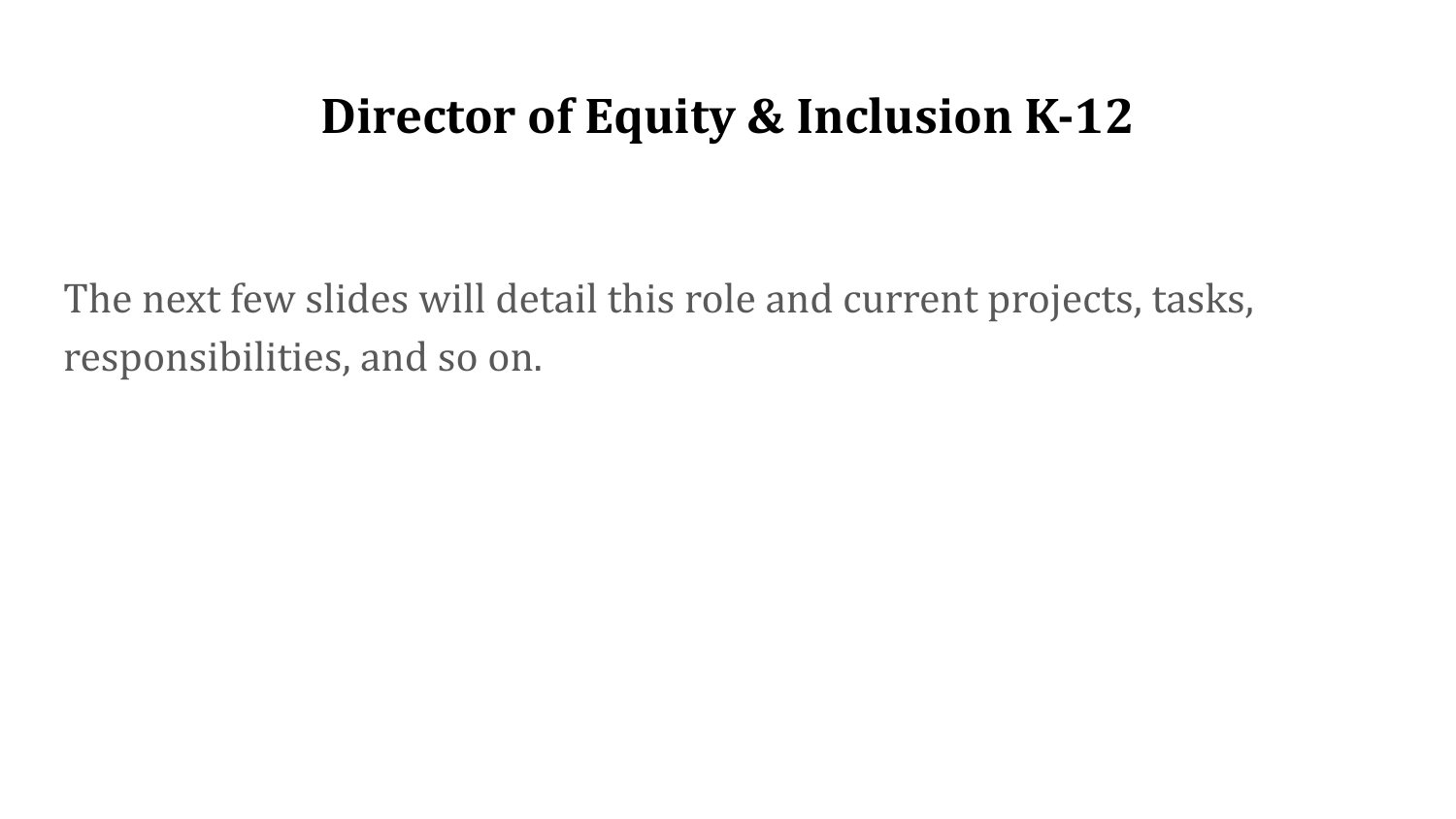# **Student Investment Account (SIA)**

#### **WHAT IS THE STUDENT INVESTMENT ACCOUNT?**

Close to \$500 MILLION in non-competitive grant money for all Oregon school districts and eligible charter schools.

New money has two purposes:

- 1. Meet students' mental and behavioral health needs.
- 2. Increase academic achievement and reduce academic disparities for:
	- **Students of color;**
	- Students with disabilities;
	- Emerging bilingual students; and
	- Students navigating poverty, homelessness, and foster care; and other students that have historically experienced disparities in our schools.
- Riverdale SD will receive around \$450,000 this year from the state in SIA funds.
- Those funds can cover expenditures related to the topics listed on the left.
- Three times a year, Riverdale must complete documentation about how SIA funds are used with details and evidence.
- Director of EI completes that documentation in partnership with Business Manager, confers with ODE and MESD about processes, and helps Superintendent present to School Board.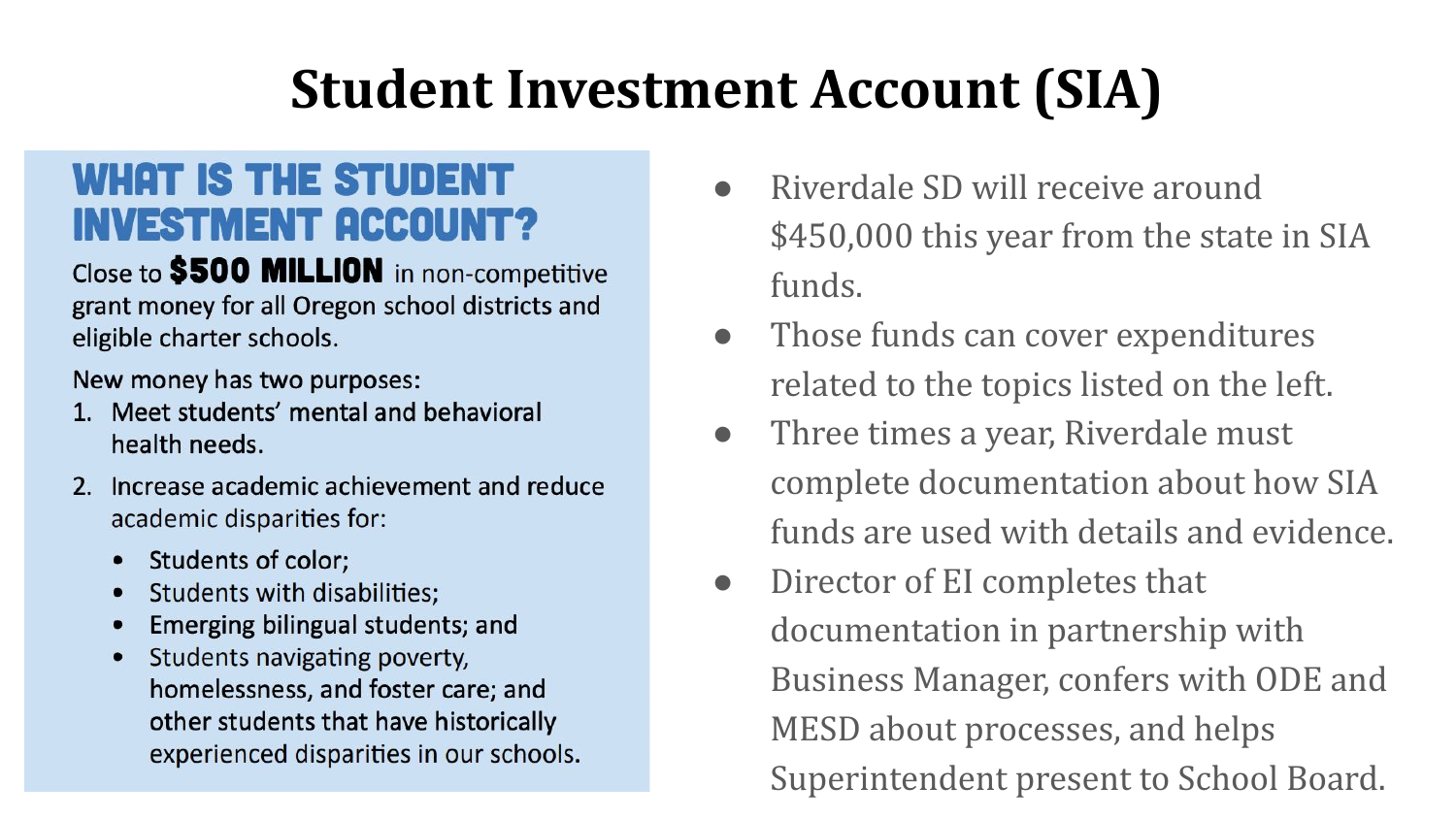## **Community Learning and Connections**

- Bi-weekly column in the Riverdale Newsletter and **[Equity and Inclusion](https://www.riverdaleschool.com/domain/348)** [Corner o](https://www.riverdaleschool.com/domain/348)n the district website sharing resources, events, holidays...
- Monthly "In the Mood to Include" professional learning sessions about DEI topics for community members
	- September topic: Language About Race
	- Please join us for our session on Wednesday, October 20th, from 5-6:30 PM, the topic will be a repeat of the September session. [Sign up here!](https://forms.gle/qpABR3M3VNPdtYnV7)
- Collaboration with PTC about events
- Listening Sessions/Affinity Space for community members from historically marginalized populations
	- Three times a school year
	- Current groups: Caregivers of Students of Color, Caregivers of LBGTQIA2S+ students, Caregivers of Students with Disabilities/Neurodiverse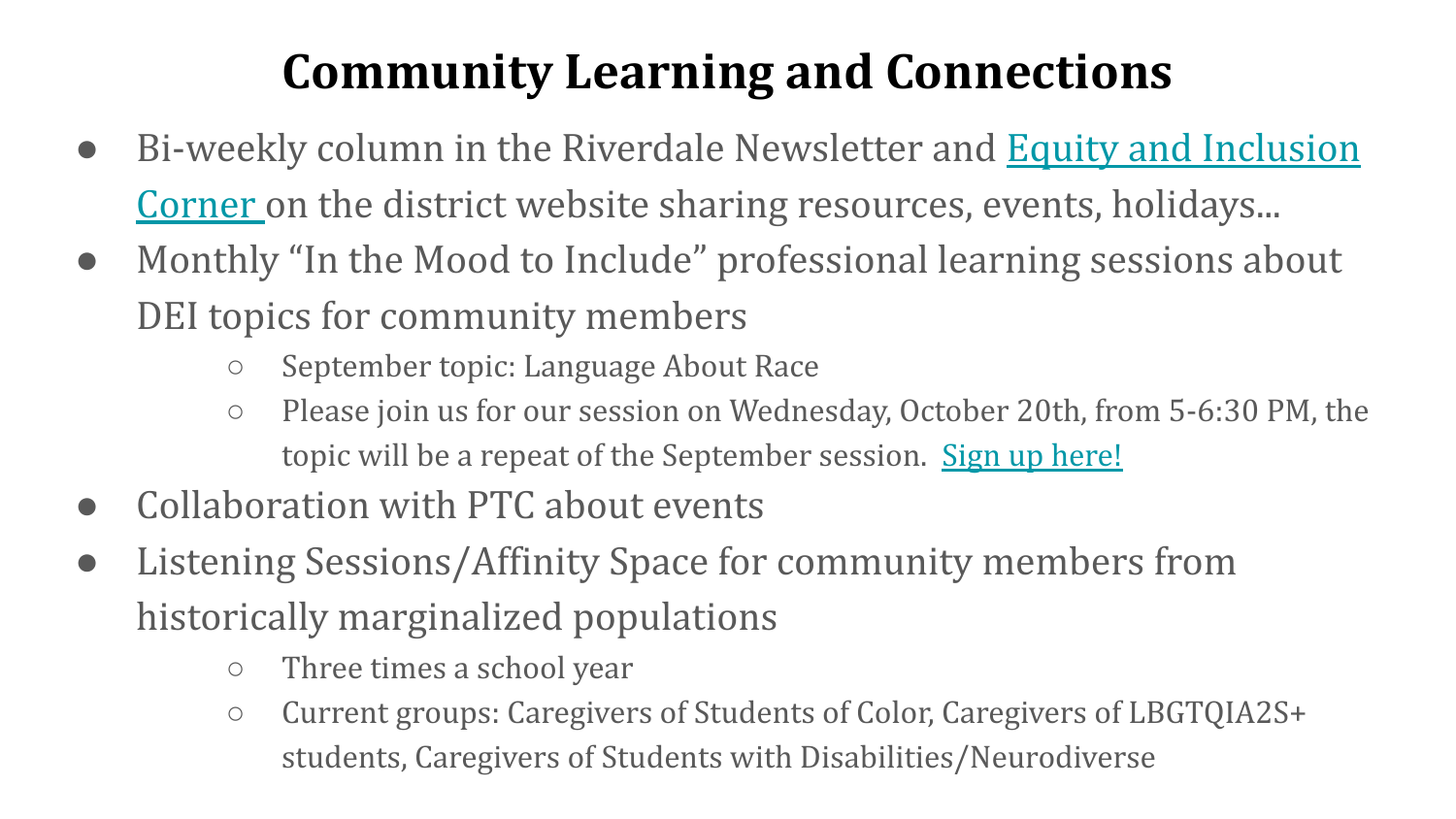#### **District Policy & Alignment**

- Director of EI has so far worked on developing/revising:
	- ACB G1 All Students Belong
	- ACB AR-G1 Bias Incident Complaint Procedure
	- JBB Educational Equity
- Dress Code Guidelines have been created for staff that align with JFCA Student Dress and Grooming Policy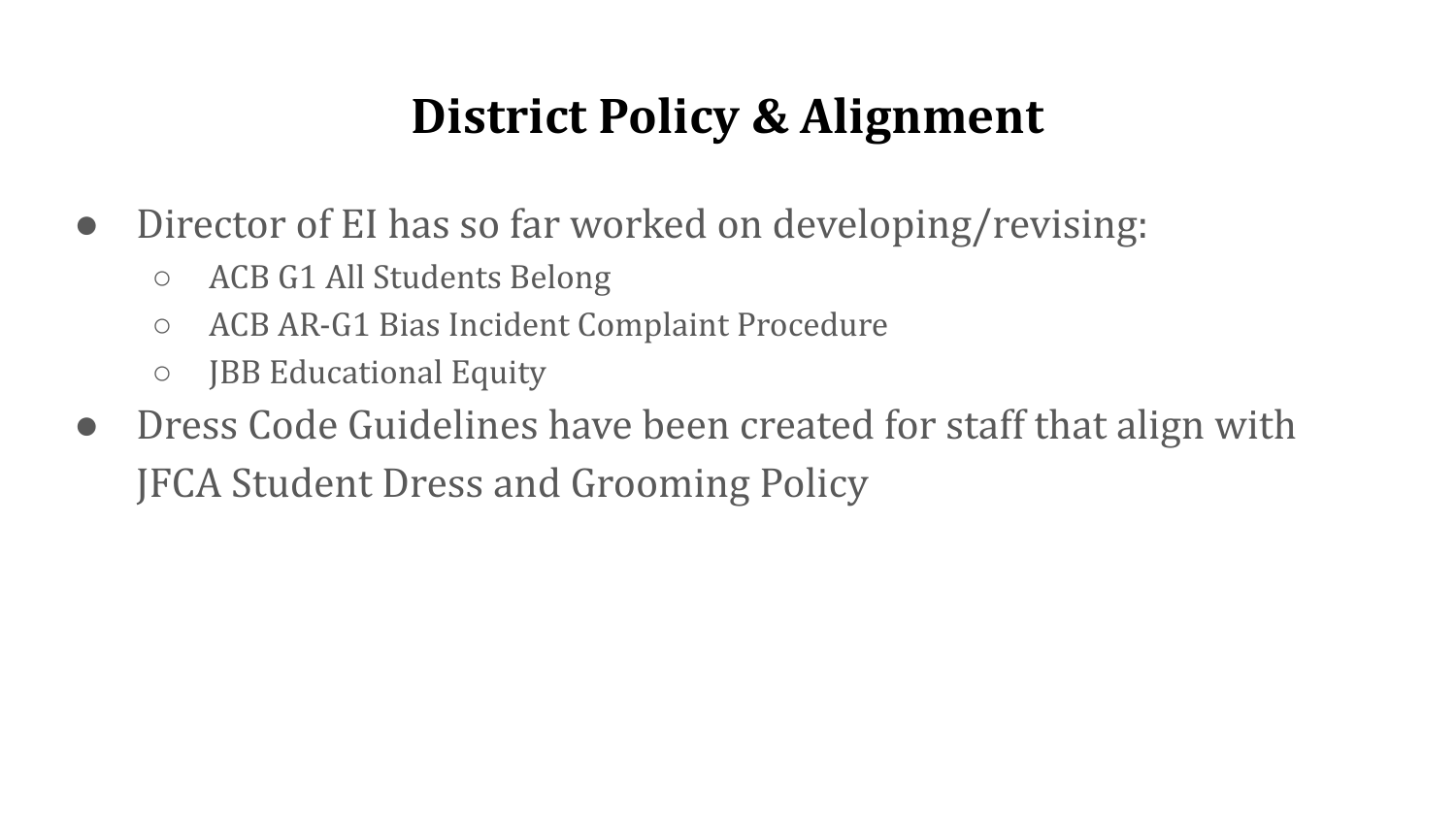## **Equity Teams**

- Director EI facilitates, plans for, and leads District Equity Team, High School Equity Team, and Grade School Equity Team
- Grade School Equity Team
	- Meets monthly, comprised of staff and community members
	- Planning school-wide thematic events/learning
- **High School Equity Team** 
	- Meets monthly, comprised of staff and community members
	- Planning high school specific professional development around curriculum
- District Equity Team
	- Meets as needed, has members from each building team as well as superintendent
	- Oversees alignment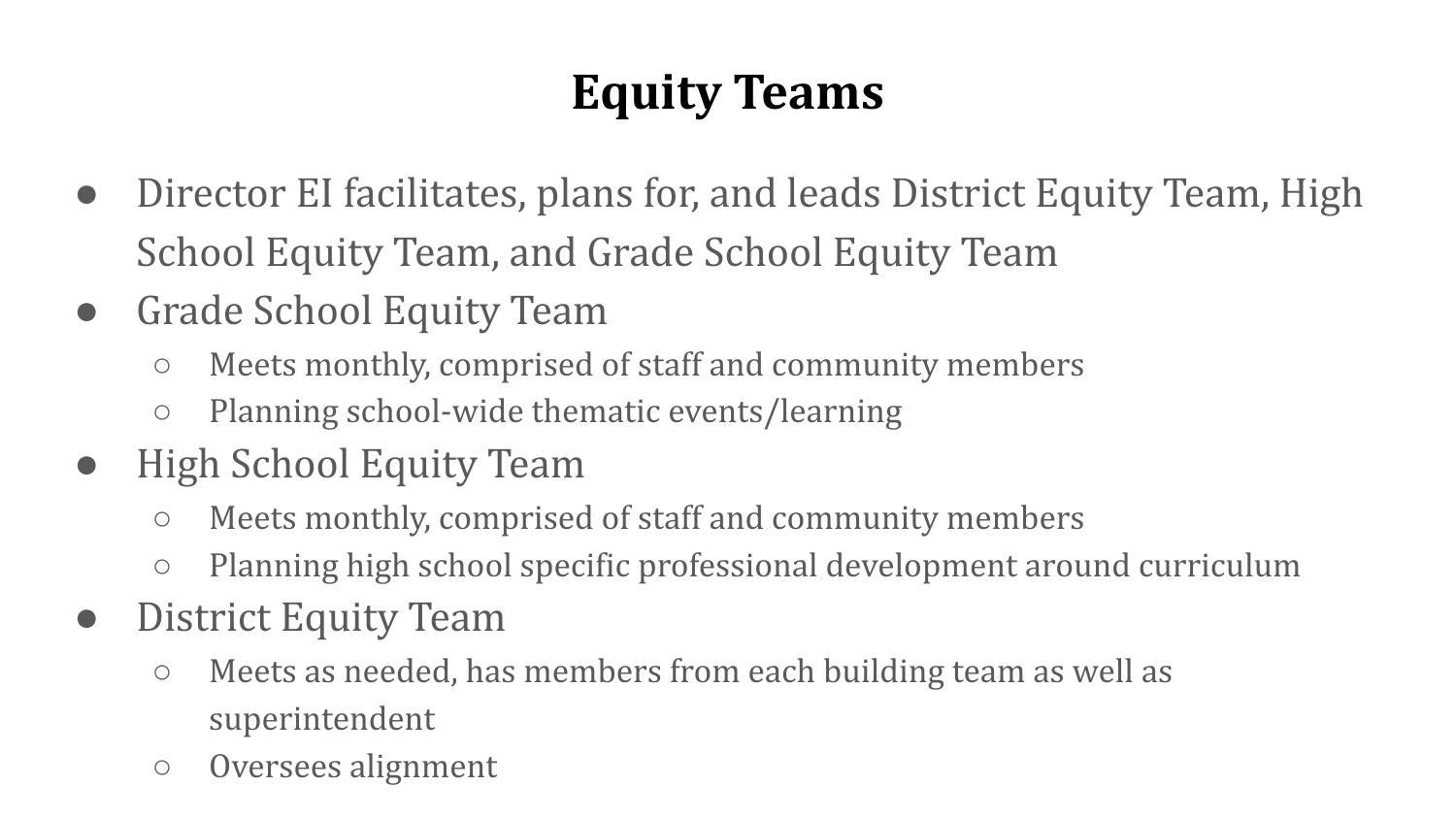#### **Professional Development for Staff**

- Director EI develops, plans, and leads equity and inclusion professional development for staff
	- This occurs once a month district-wide
	- Building specific content occurs more frequently as needed
- Individual and team professional development
	- Teachers often reach out for support with lesson planning, unit development, and other curriculum related needs
- **[New Oregon Social Science Standards:](https://www.oregon.gov/ode/educator-resources/standards/Documents/Reference%20Guide_2021-22.pdf)** 
	- SB13: Tribal History
	- SB664: Oregon Holocaust & Genocide Mandate
	- HB2845 & HB 2023: Ethnic Studies & Inclusive Education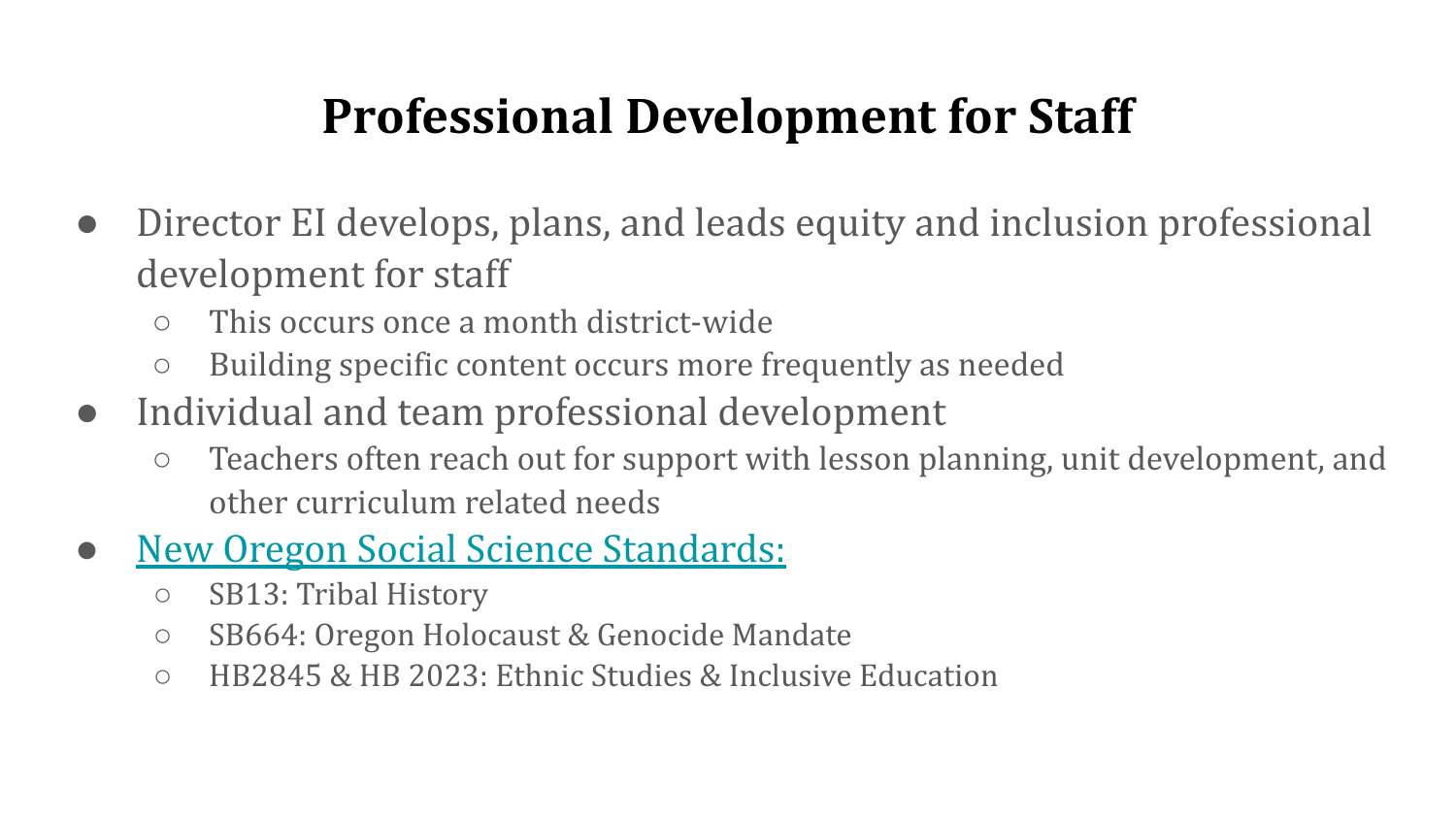#### **Professional Learning and State Alignment**

- Director EI is part of a cohort of Directors of Equity and Inclusion from school districts throughout the state
	- Meets bi-weekly
	- Also meets with the Lake Oswego School District Equity, Inclusion and Access Administrator bi-weekly
- Attends Oregon Department of Education, Multnomah Education Service District, and Coalition of Oregon School Administrators equity conferences, events, and required meetings
- Director EI is part of a ODE cohort learning about equitable grading policies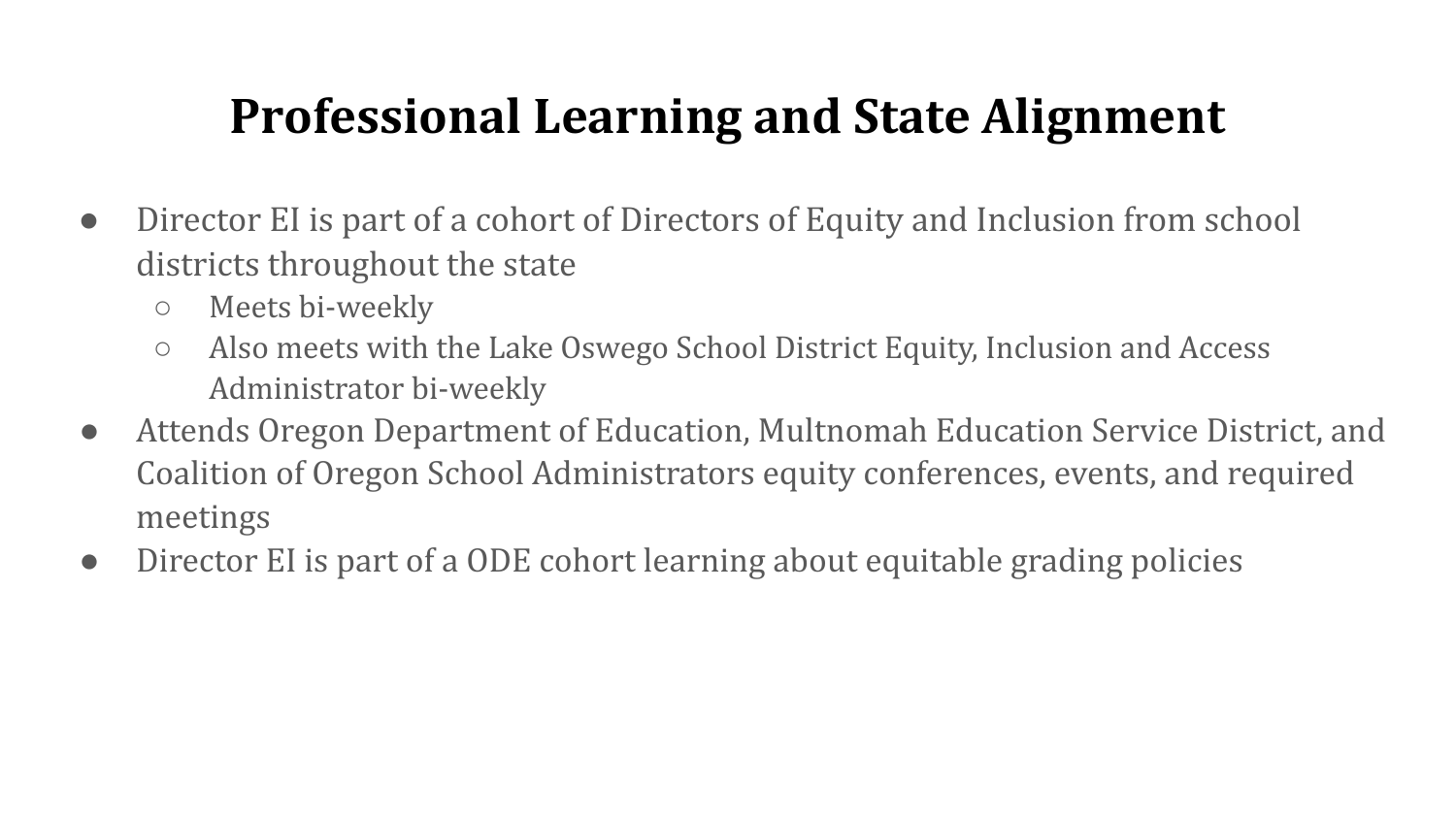### **Grade School**

- Director EI is writing lesson plans for K-8 teachers aligned with the [Learning for](https://www.learningforjustice.org/sites/default/files/2017-06/TT_Social_Justice_Standards_0.pdf) [Justice Social Justice Standards](https://www.learningforjustice.org/sites/default/files/2017-06/TT_Social_Justice_Standards_0.pdf)
	- Four themes: Identity, Diversity, Justice, Action
	- Teachers get one lesson plan each month
	- Books were purchased as mentor texts for each lesson
	- Director supporting teachers by co-teaching, modelling, assisting
	- First theme- Identity, check out the [Identity](https://docs.google.com/document/d/1C1VYWBceMgKYHwcOYdifZVV1XjfUGoCRdryH5sjrQb0/edit?usp=sharing) [Lesson Plan 1 Summaries](https://docs.google.com/document/d/1C1VYWBceMgKYHwcOYdifZVV1XjfUGoCRdryH5sjrQb0/edit?usp=sharing)
	- Example: The "Best Part of Me" poem is the 2nd grade lesson

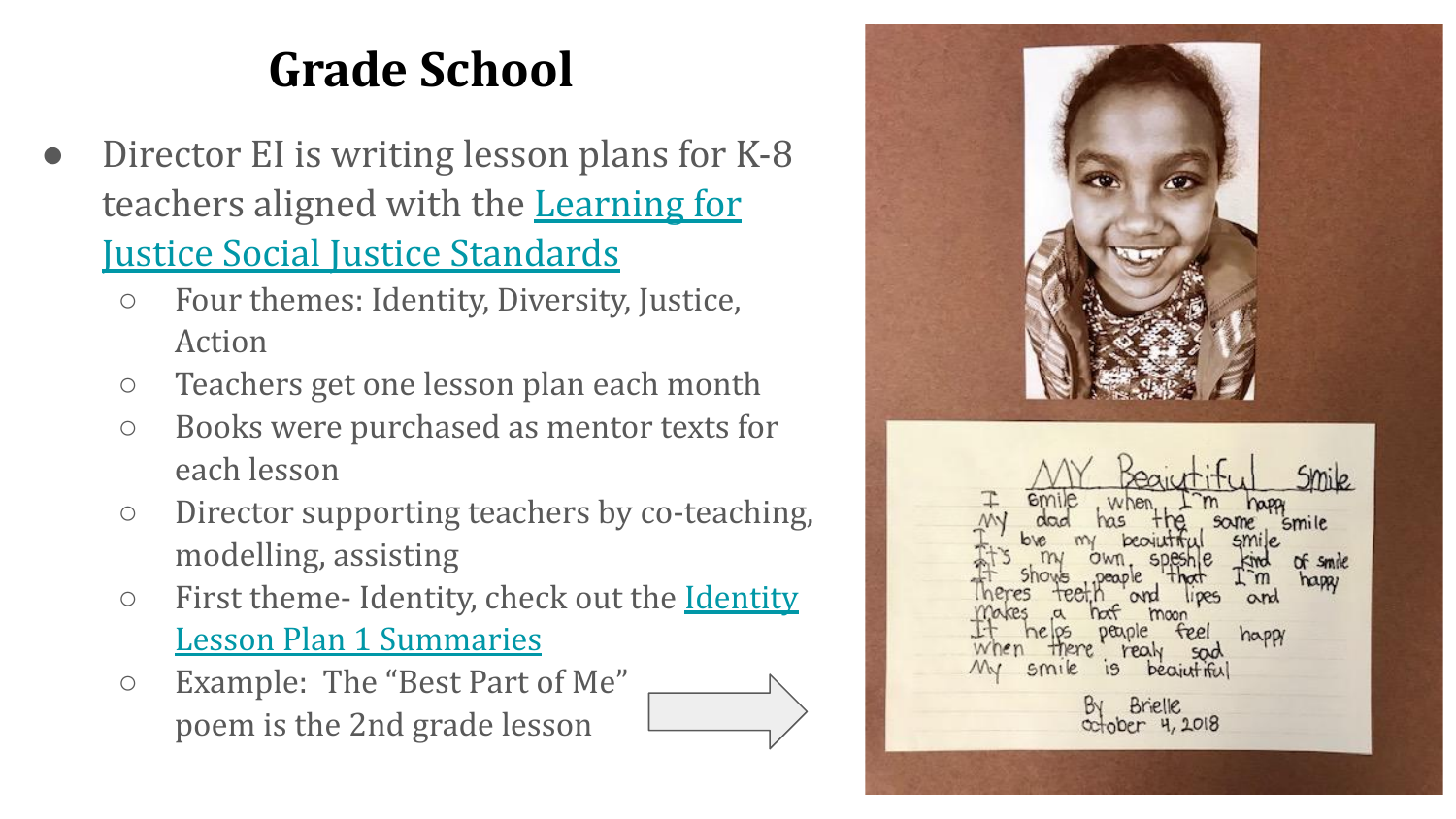## **Grade School**

- Director of EI is creating slideshows for each Heritage Month
	- These slideshows celebrate people from a wide range of cultures and are for all students K-8
	- Check out the slideshow for [Hispanic Heritage Month](https://docs.google.com/presentation/d/1KoSIi8Fao_QEtJS6wL_Qe-90FEHXk-SFW7-e9DESVOc/edit?usp=sharing)
- 7th Grade Leadership Group
	- Meets weekly, facilitated and led by Director of EI
	- Managing the garden, learning public speaking skills, and more
- 8th Grade Leadership Group
	- Meets weekly, facilitated and led by Director of EI
	- Planning school wide events, learning public speaking skills, and more- currently planning spirit week and food drive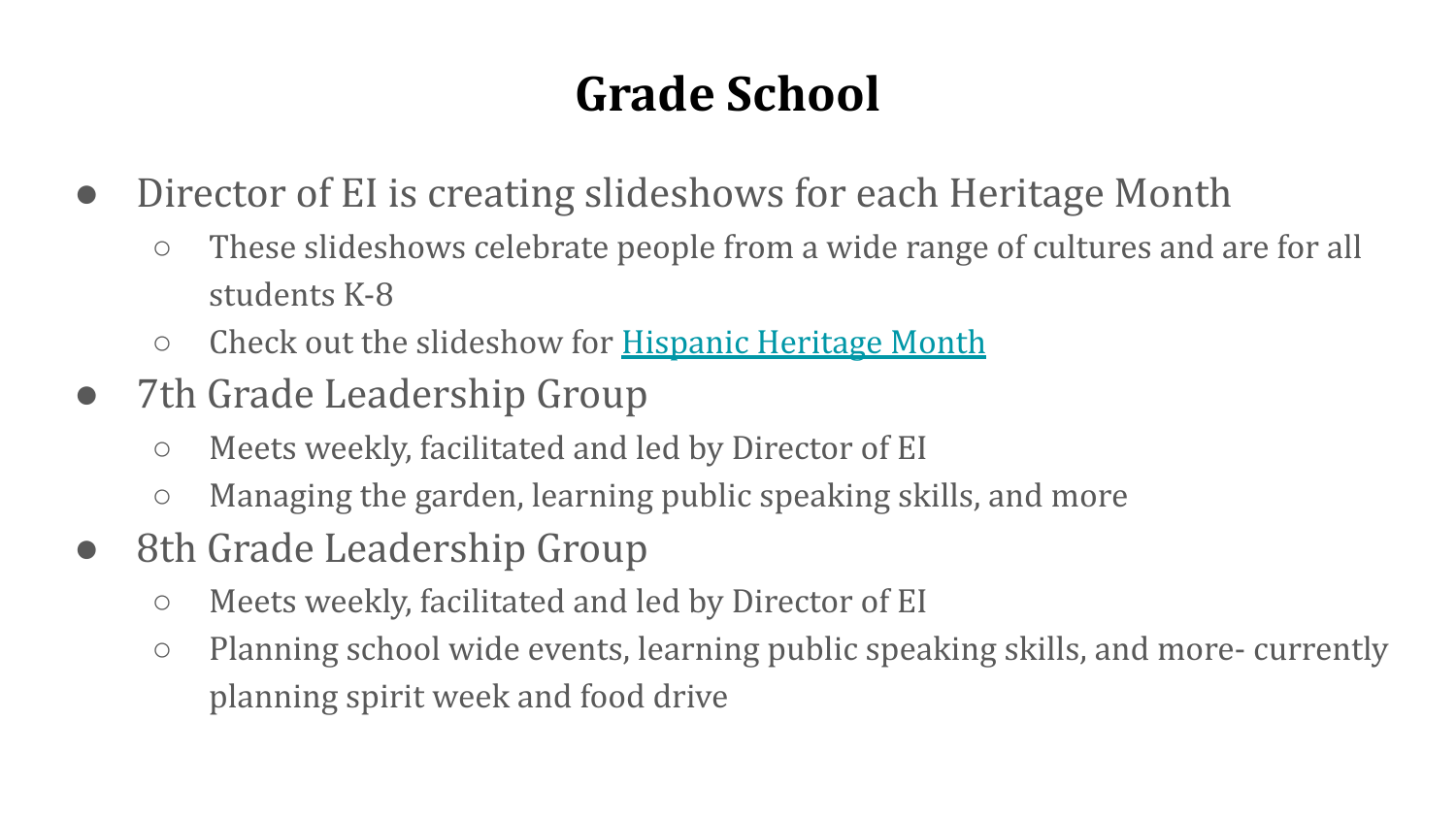# **High School**

- No Place for Hate (NPFH)
	- NPFH is a student-leadership group that focuses on improving school culture
	- Partnership with the Anti-Defamation League (ADL)
	- Director of EI oversees partnership with ADL, facilitates events, and co-leads student group
	- 22 students in NPFH, we meet once to twice weekly
- **Student Support Team** 
	- Member of team that meets weekly to discuss students in need of academic, emotional, and/or social support
	- Team plans for next steps and takes action
- Mental Health Team
	- Member of team that plans school-wide supports and plans for mental health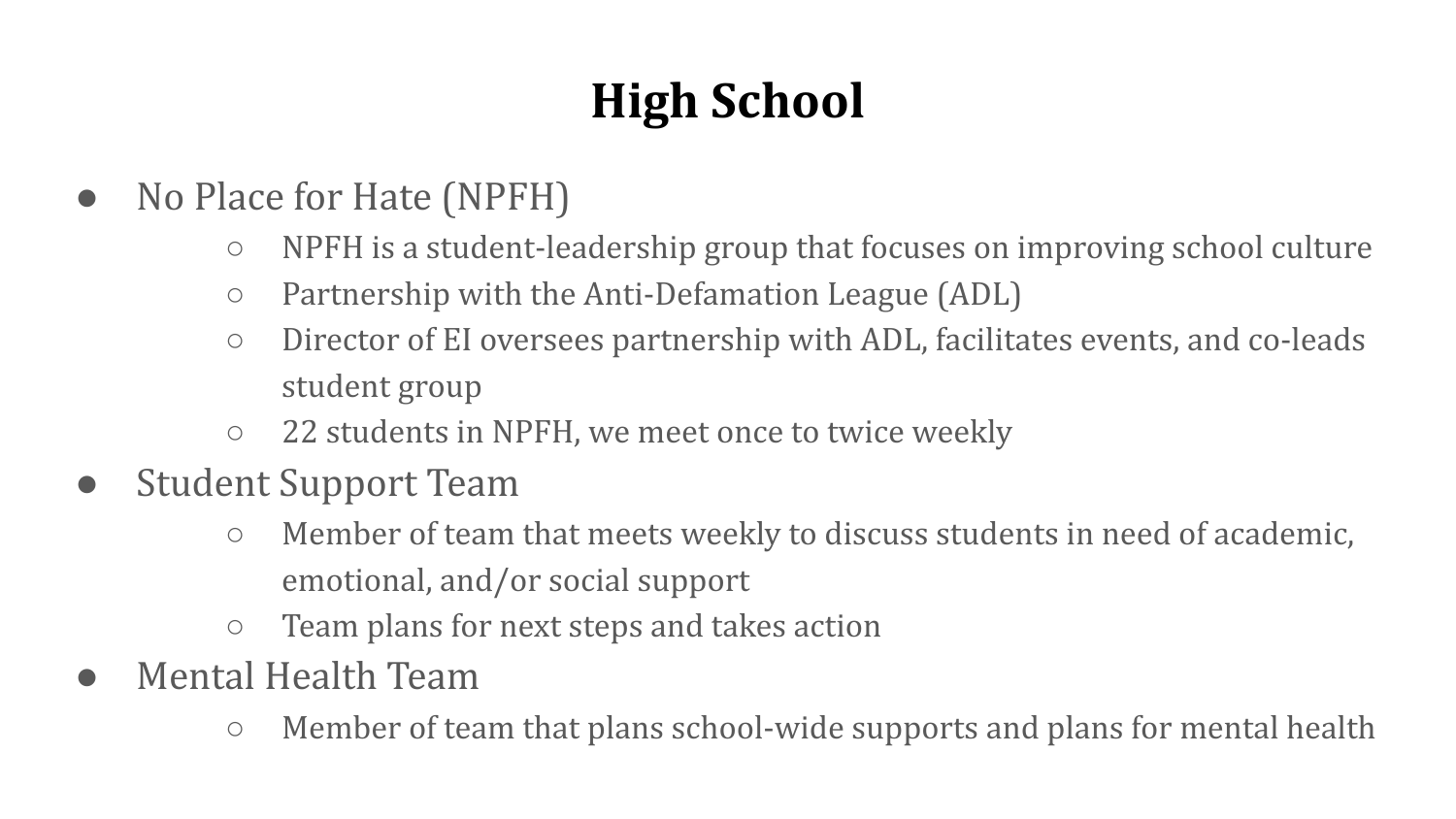# **High School**

- **Student Support & Restorative Justice** 
	- About 35% of Director EI's time is direct student support at the high school
	- $\circ$  This is with individuals and with groups
	- This includes both planned supports and "as needed" supports and restorative guidance
	- $\circ$  This involves working with principal, counselor, mental health team, teachers, and other staff supports
	- This also involves frequent communication with parents/caregivers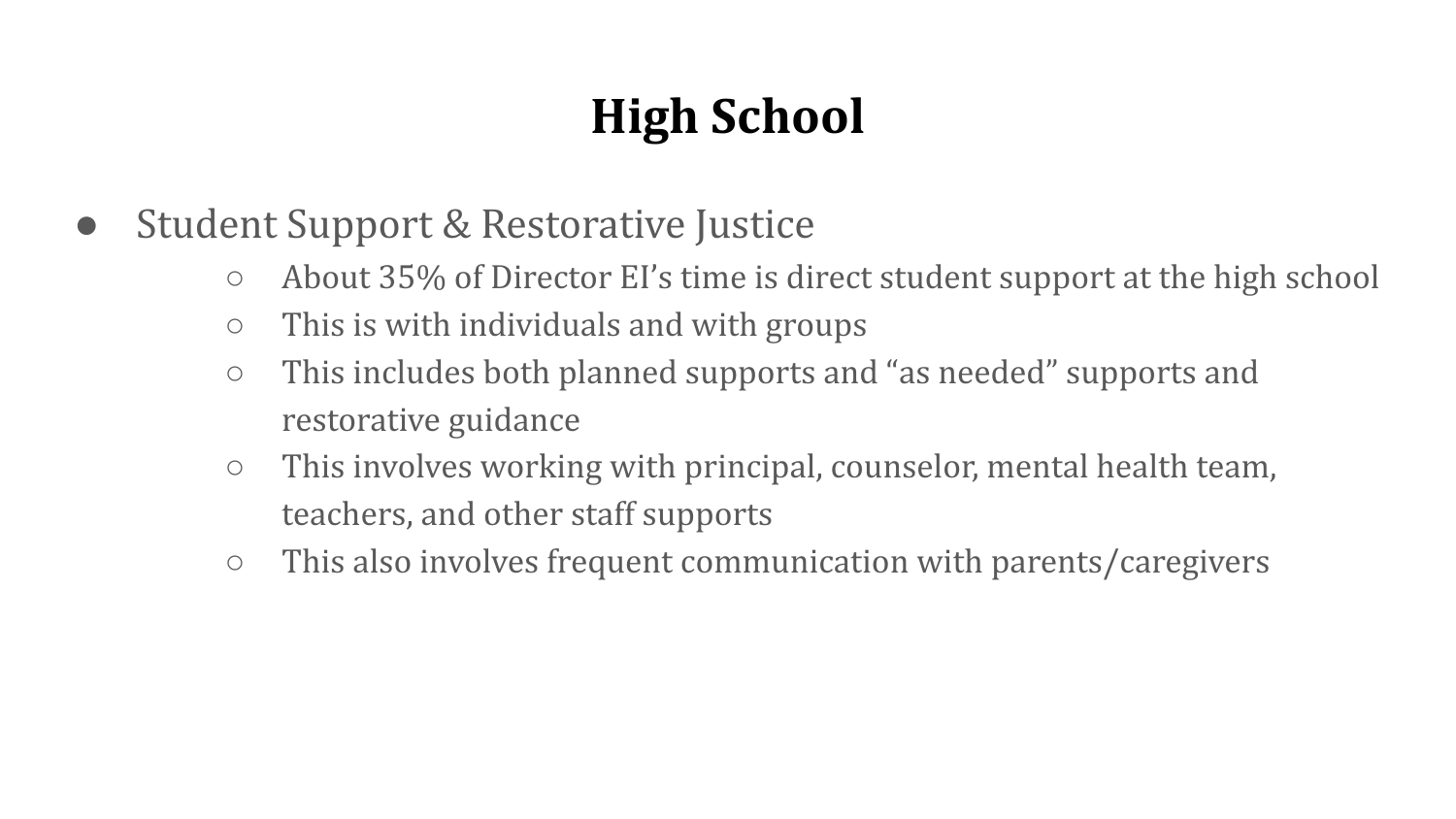#### **What is Restorative Justice?**

- It's a mindframe/structure for resolving problems.
- It's an investment in the culture and climate of our school community.
- It emphasizes prevention and positive responses to behavior.
- It repairs harm instead of assign blame and punishment.
- It builds healthy relationships between students and teachers.
- It encourages personal reflection and accountability.
- It focuses on respect for all.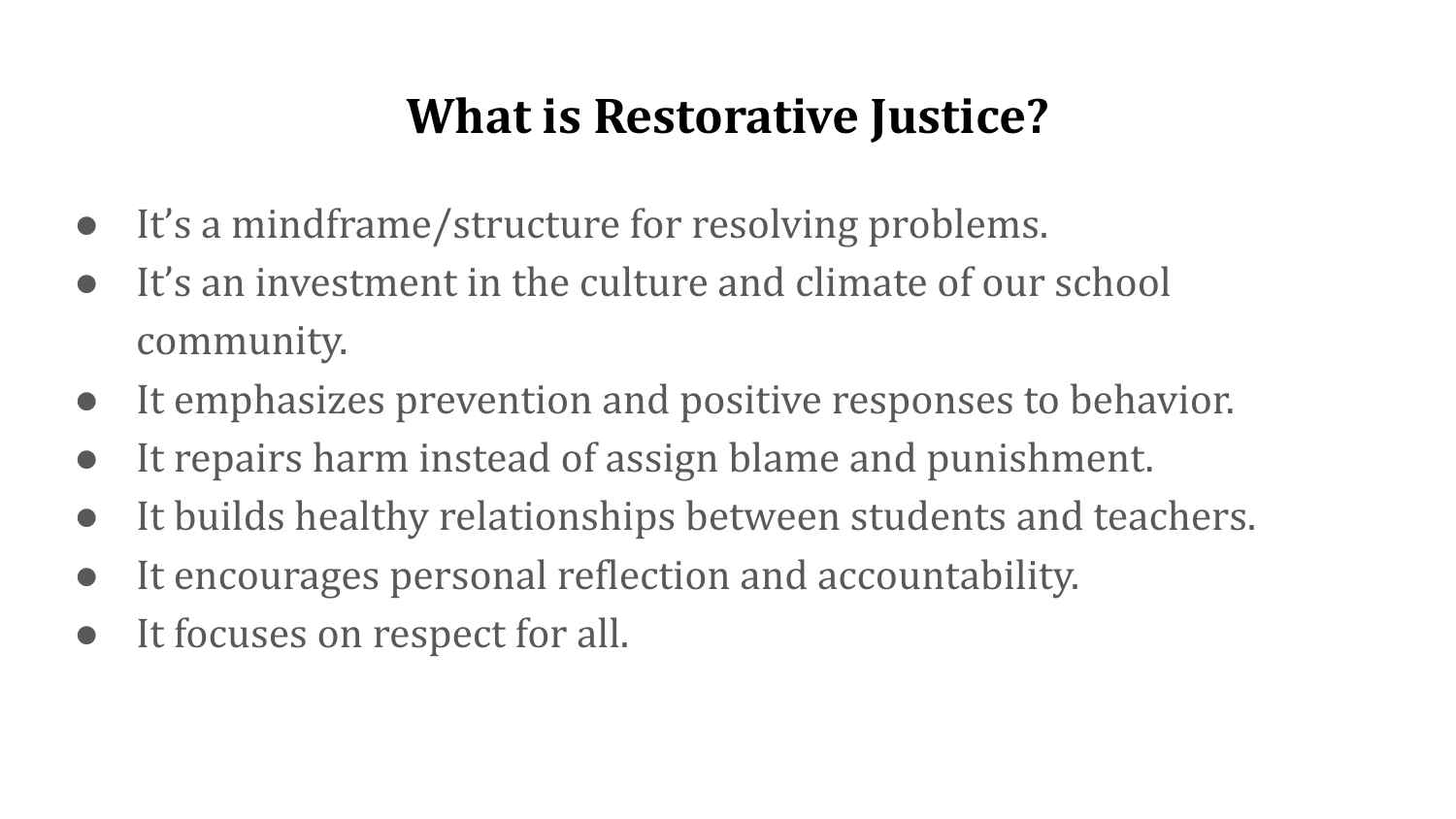#### **The Essence of Restorative Justice- The Four Questions**

1. What happened?

This allows the student to be heard because there's always many sides to the story.

2. What were you thinking when it happened?

This is an opportunity for self-reflection on thoughts and emotions that led to the behavior.

3. Who or what was harmed?

This is crucial for building empathy and growth.

4. How do you repair the harm?

This lets the student be a part of the decision making process and builds accountability. There is a focus on making the situation right instead of just serving a consequence.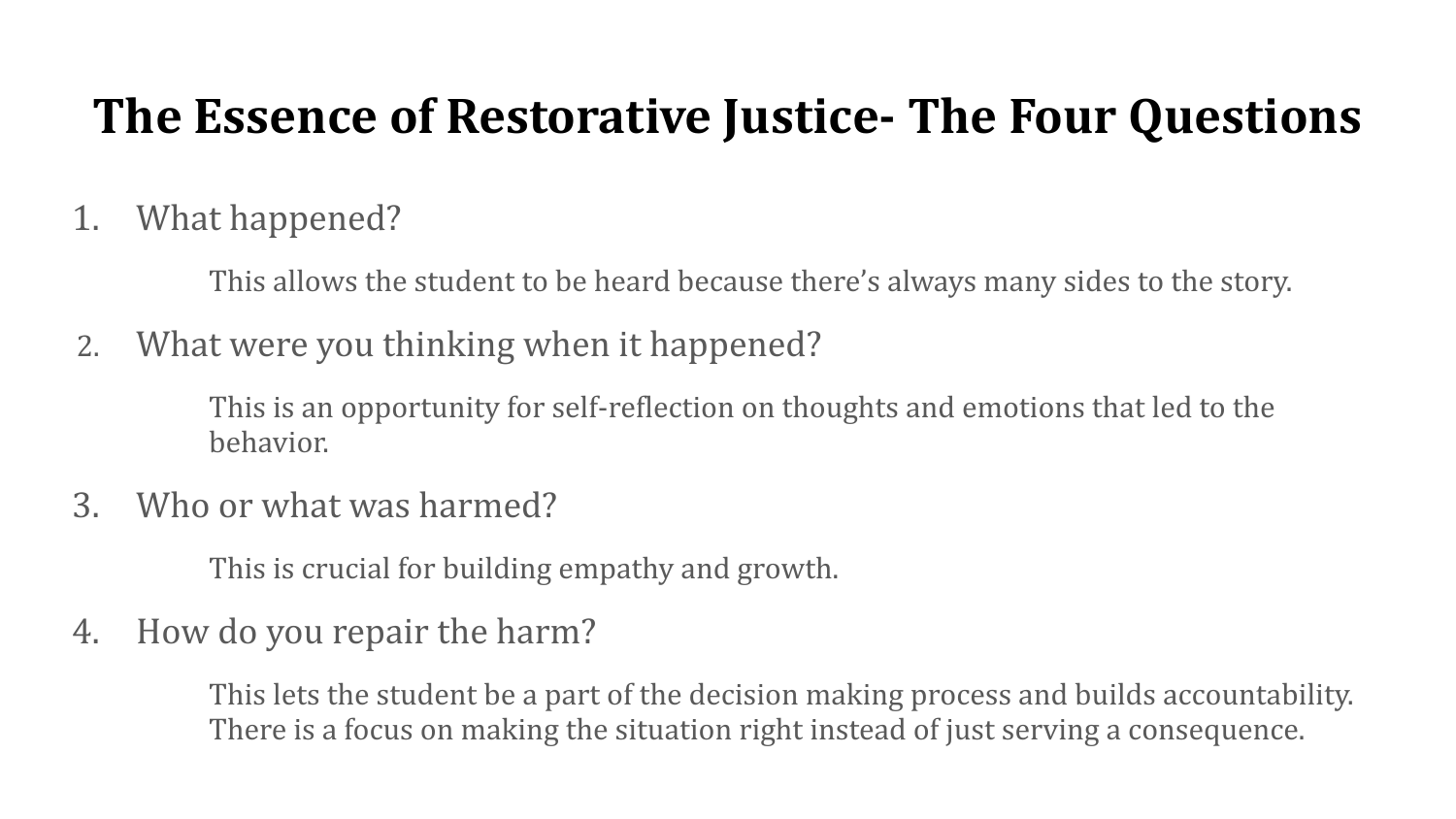#### **Communication Stoppers vs. Restorative Language**

#### **Restorative Approaches**

Judgment: What did you do? Why would you do that? You never listen, do you? You know what happens now, don't you?

Demand:

Don't you talk to me like that!

"Deserve" Thinking:

Diagnosis:

The problem with

you is that you're

disrespectful.

He deserves to be punished.

#### Empathetic listening:

I hear you saying that you are still very upset about what happened. Although I am upset, too, I want to hear your side of things. Go ahead and tell me what's on your mind.

"I" statements:

When I heard you speaking to Kyle in the way you did, I felt frustrated because I value the respect that we've built in this classroom.

#### $\mathbf{r}$ Restorative **Ouestions:**

What happened? What were you thinking and feeling at the time?

Who do you think has been affected?

What do you think you need to do to make things right?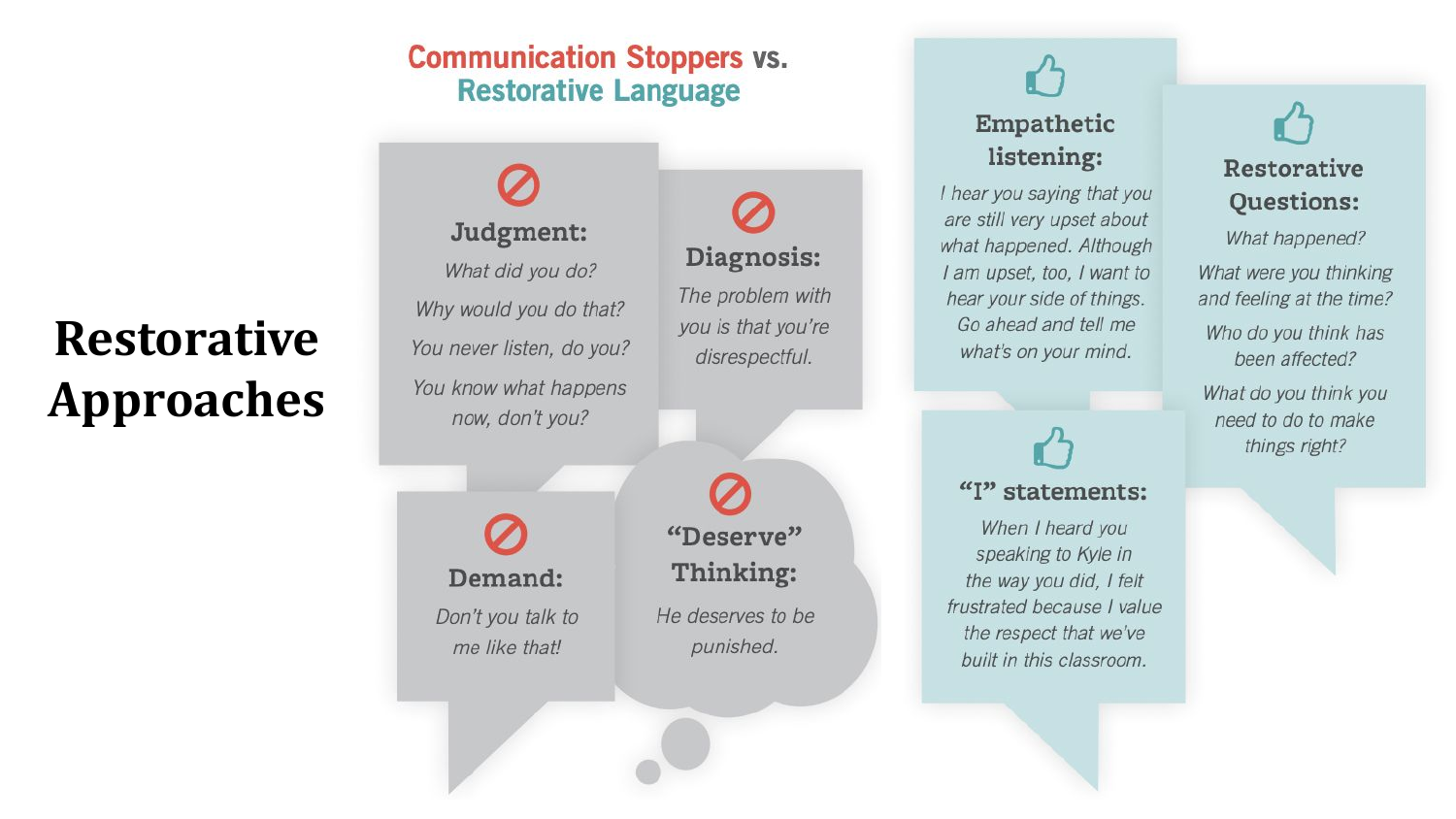#### **Restorative Justice/Behavior Support at the Grade School**

What this looks like:

- Helping to facilitate community building circles and repair circles
- Conflict mediation
	- Between students
	- Between staff and students
- Classroom management problem solving ideas for staff
- Classroom disruptions: working with the student to repair the harm rather than just serve a consequence
- Social skills pull-out groups
- Getting students calm/ready to go back to class
- Build in student breaks and check-ins
- Helping to facilitate Multi-tiered Systems of Support (MTSS)